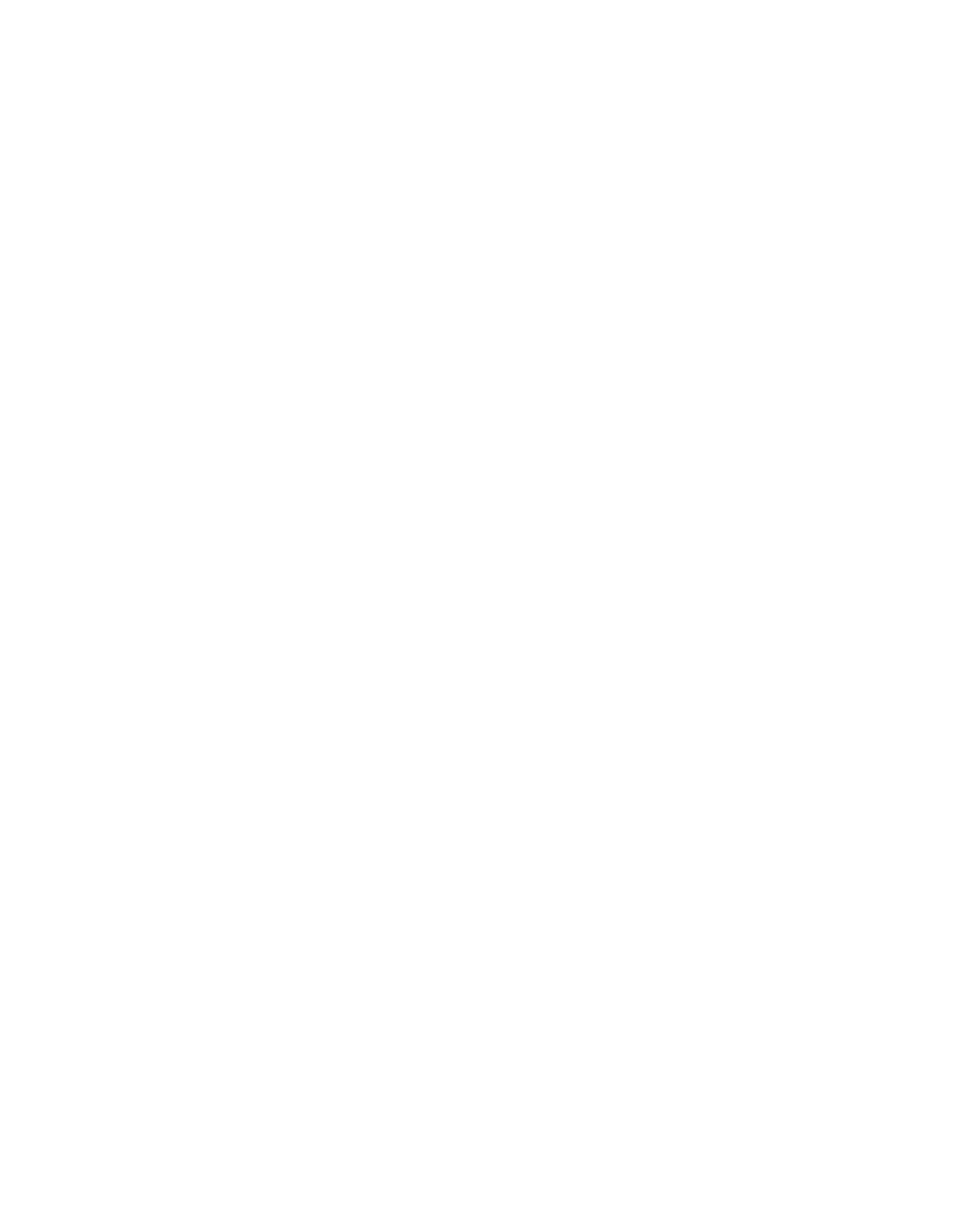# **THE CORPORATION OF THE COUNTY OF SIMCOE**

**BY-LAW NO. \_\_\_\_\_\_\_\_\_**

A By-law to Adopt Official Plan Amendment No.  $X$  to the Official Plan for the County of Simcoe

# **THE COUNCIL OF THE CORPORATION OF THE COUNTY OF SIMCOE IN ACCORDANCE WITH PROVISIONS OF THE PLANNING ACT, HEREBY ENACTS AS FOLLOWS:**

1. Amendment No.  $X$  to the Official Plan for the County of Simcoe, is hereby adopted.

The Clerk is hereby authorized and directed to make application to The Ministry of Municipal Affairs and Housing for approval of the aforementioned Amendment No.  $\bar{X}$  to the Official Plan for the County of Simcoe.

\_\_\_\_\_\_\_\_\_\_\_\_\_\_\_\_\_\_\_\_\_\_\_\_\_\_\_\_\_\_ \_\_\_\_\_\_\_\_\_\_\_\_\_\_\_\_\_\_\_\_\_\_\_\_\_\_\_\_\_

This By-law shall come into force and take effect on the day of the final passing thereof.

READ A FIRST AND SECOND TIME THIS \_\_\_ DAY OF \_\_\_\_\_\_\_\_\_\_\_\_\_\_\_\_, 2020.

READ A THIRD TIME AND PASSED THIS \_\_\_ DAY OF \_\_\_\_\_\_\_\_\_\_\_\_\_\_\_\_, 2020.

**Warden Clerk**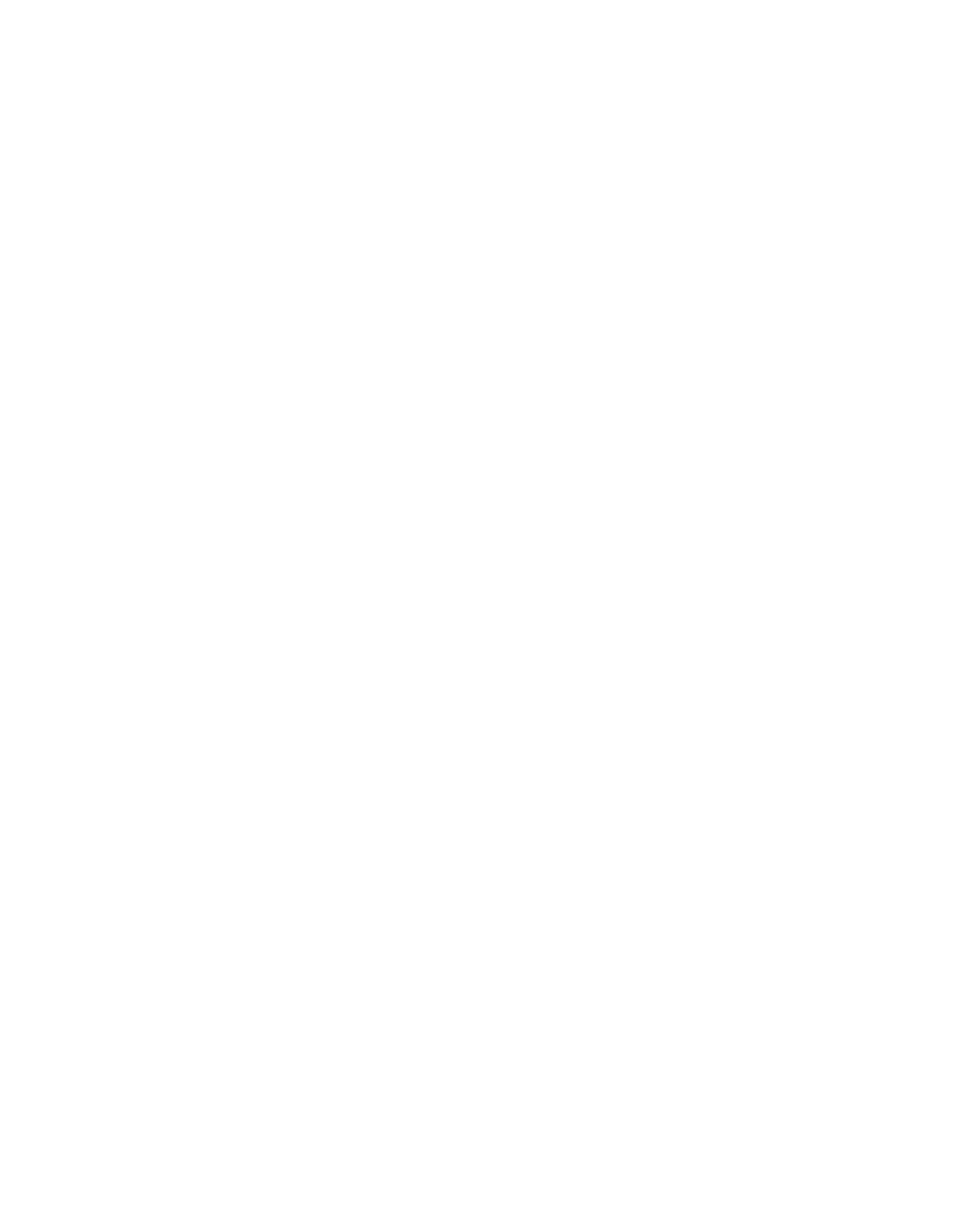### **OFFICIAL PLAN**

### **FOR**

### **THE COUNTY OF SIMCOE**

### **OFFICIAL PLAN AMENDMENT NO. X**

The attached explanatory text constitutes Amendment No.  $X$  to the Official Plan for the County of Simcoe.

This amendment was prepared and adopted by the Council of The Corporation of the County of Simcoe by By-law No. \_\_\_\_\_\_\_\_ in accordance with Sections 17 and 21 of the Planning Act, R.S.O., 1990, c.P.13, as amended, on the \_\_\_ day of \_\_\_\_\_\_\_\_\_\_\_\_\_\_\_\_\_, 2020.

----------------------------------------------------- ---------------------------------------------------

**Warden Clerk**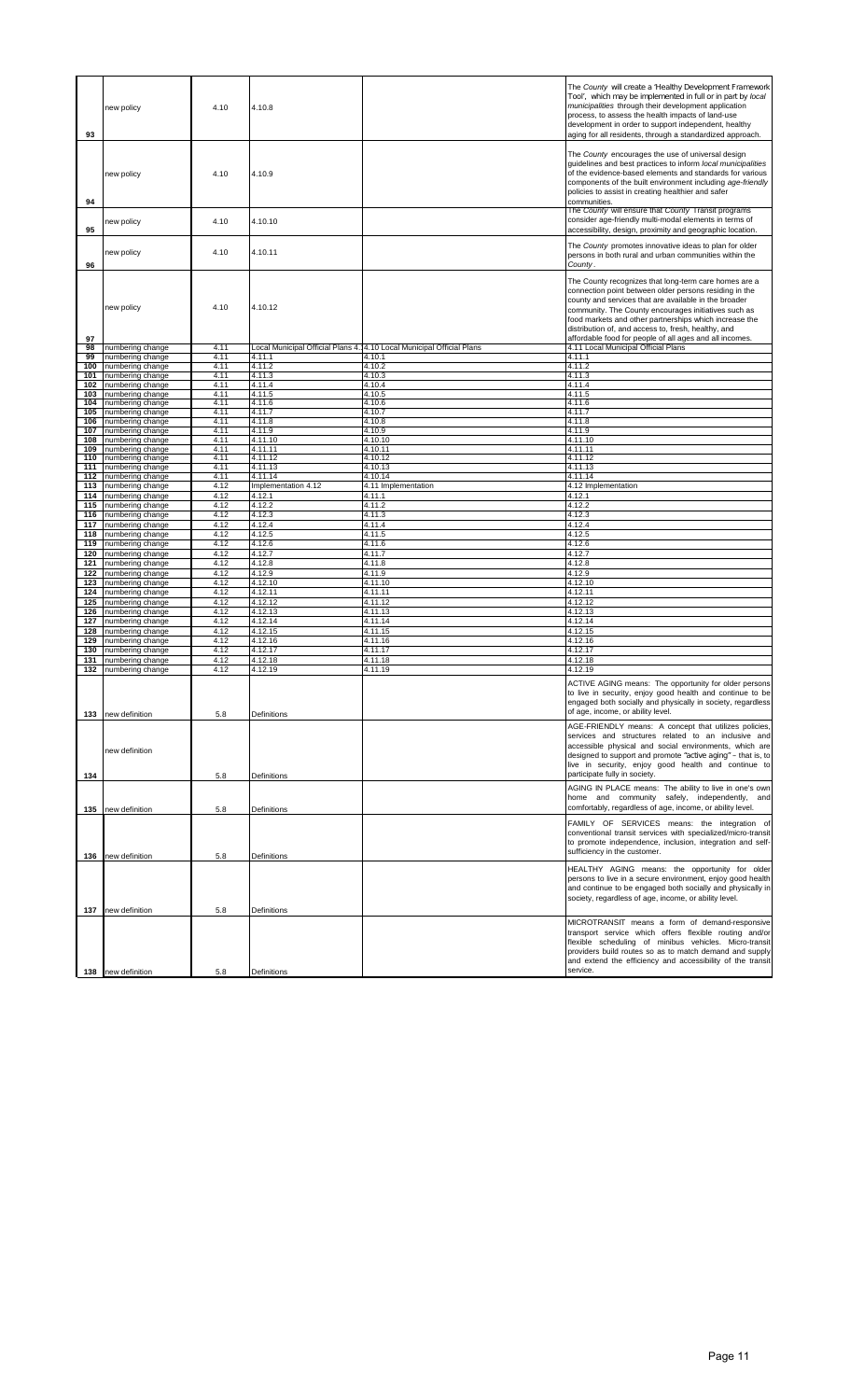# OFFICIAL PLAN AMENDMENT NO. X TO THE OFFICIAL PLAN FOR THE COUNTY OF SIMCOE **TABLE OF CONTENTS**

|                                                                      | 2.0 |
|----------------------------------------------------------------------|-----|
|                                                                      | 3.0 |
| SCHEDULE A - SUMMARY OF PROPOSED OFFICIAL PLAN POLICY MODIFICATIONS8 |     |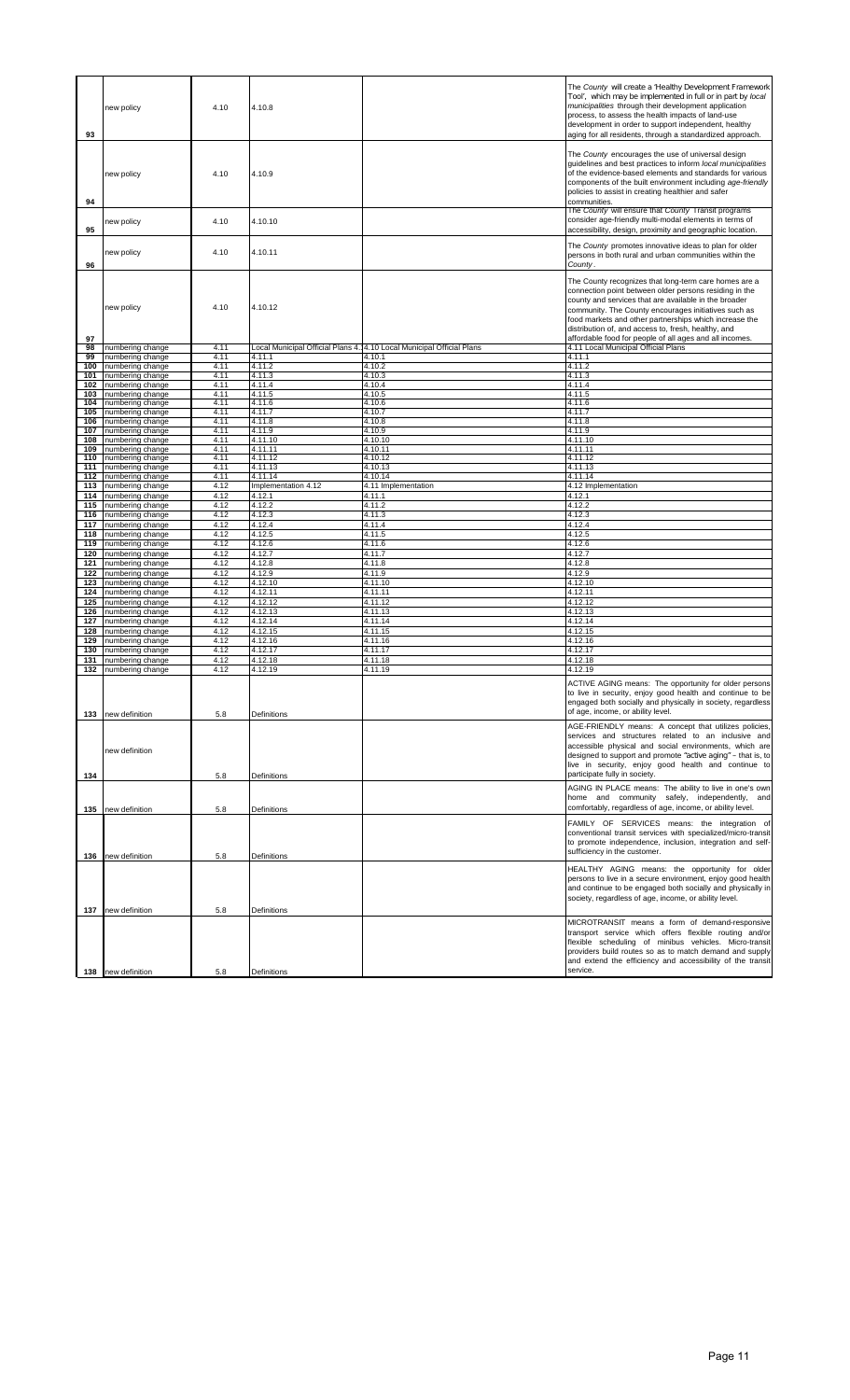# <span id="page-4-0"></span>**THE CONSTITUTIONAL STATEMENT**

The following Amendment to the Official Plan for the County of Simcoe consists of two parts.

**PART A – THE PREAMBLE** consists of the purpose, location and basis for the Amendment and does not constitute part of the actual Amendment.

**PART B – THE AMENDMENT** sets out the actual Amendment along with the specific policies to be added or modified to the County of Simcoe Official Plan.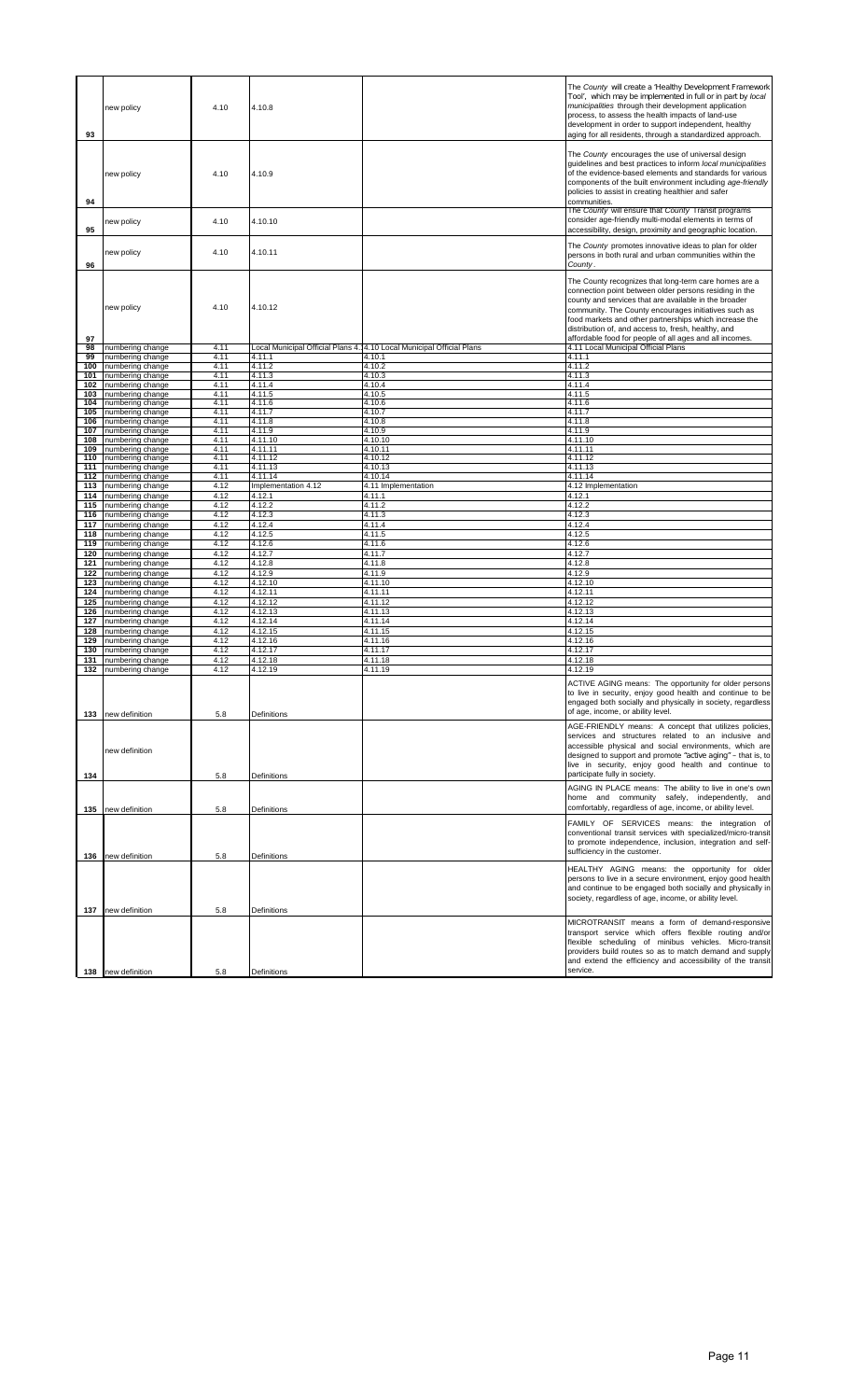### <span id="page-5-0"></span>**PART A - THE PREAMBLE**

# <span id="page-5-1"></span>**TITLE**

The title of this Amendment is "Official Plan Amendment No.  $\chi$  to the Official Plan for the County of Simcoe", herein referred to as Amendment No. X.

### <span id="page-5-2"></span>**PURPOSE**

The Amendment proposes to amend various sections throughout the Official Plan including the following:

- 1. Adding additional goals to section 1.3
- 2. Adding demographic information specific to older persons to sections 2.3 and 2.4
- 3. Enhancing policy language throughout the Plan to be specifically inclusive of all people
- 4. Adding an additional objective to section 3.5
- 5. Adding additional encouragement policies to section 3.5.27 related to downtown settlements
- 6. Adding enhanced policy language throughout section 4 regarding Transportation
- 7. Adding an additional policy to section 4.3.2 to encourage local municipalities to develop supportive age-friendly policies related to affordable housing within their official plans
- 8. Adding a new section 4.10 specific to Age-Friendly Planning
- 9. Adding new definitions:
	- a. Active Aging
	- b. Age-Friendly
	- c. Aging in Place
	- d. Family of Services
	- e. Healthy Aging
	- f. Microtransit

#### <span id="page-5-3"></span>**LOCATION**

Official Plan Amendment No.  $X$  is a textual amendment and the policies apply to all lands located within the County of Simcoe.

#### <span id="page-5-4"></span>**BASIS**

The County of Simcoe adopted a Positive Aging Strategy in 2017 that provides the framework for the County's age-friendly principles. Guided by the Strategy, the County is working to further these principles by implementing age-friendly policies through this County Official Plan Amendment.

As part of this County Official Plan Amendment, the County Official Plan is being modified to incorporate age-friendly principles into a regional policy framework to assist our local municipalities in introducing land-use policies to support our senior populations, including the provision of housing and services to meet their needs.

As there was an apparent need to amend the County policies to deal with age-friendly principles, a review of County policies and potential appropriate amendments were sought.